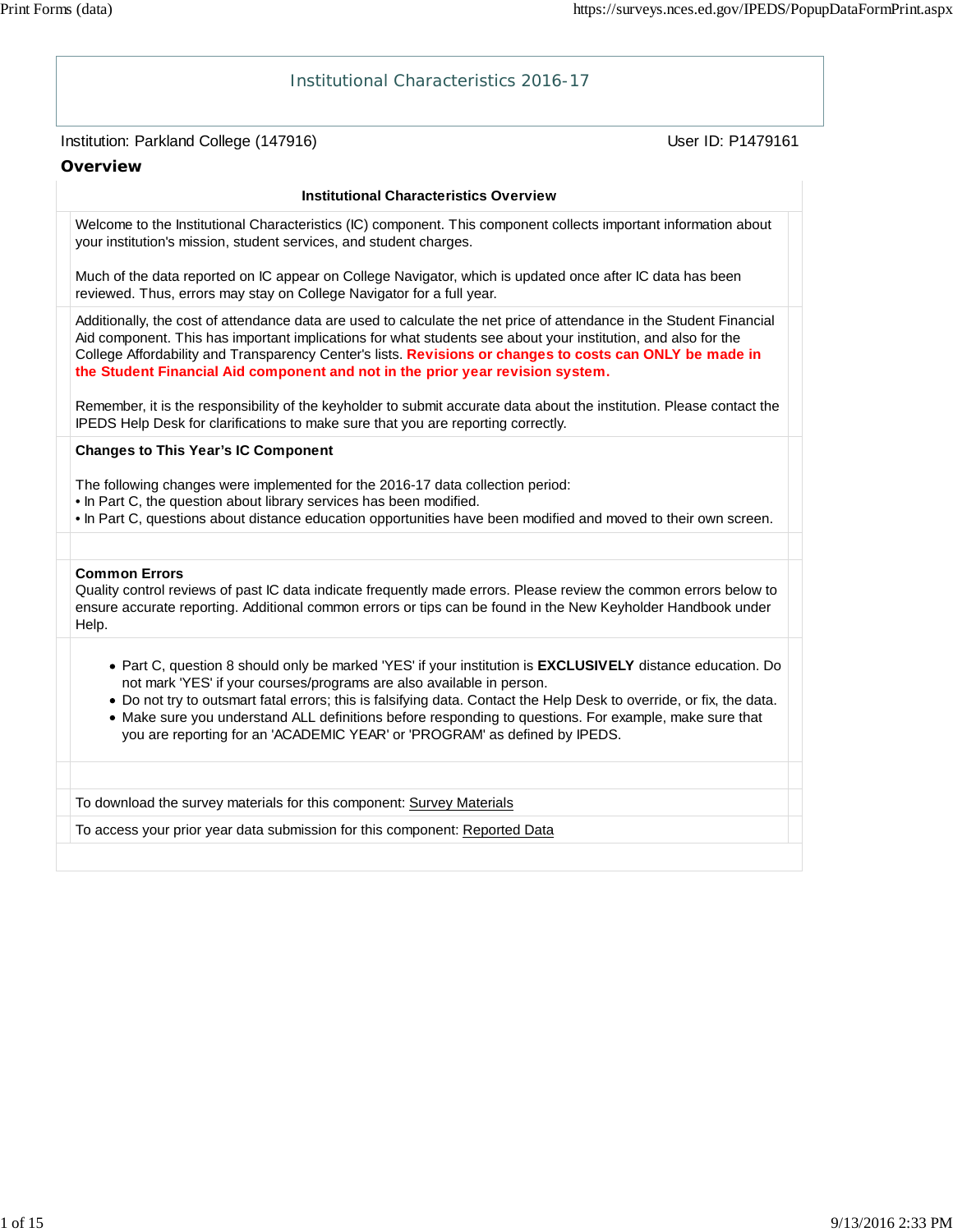### **Part A - Mission Statement**

**1.** Provide the institution's mission statement *or* a web address (URL) where the mission statement can be found. Typed statements are limited to 2,000 characters or less. The mission statement will be available to the public on College Navigator.

Mission Statement URL: http://www.parkland.edu/about/mission.aspx

**Please begin URL with "http://" or "https://"**

Mission Statement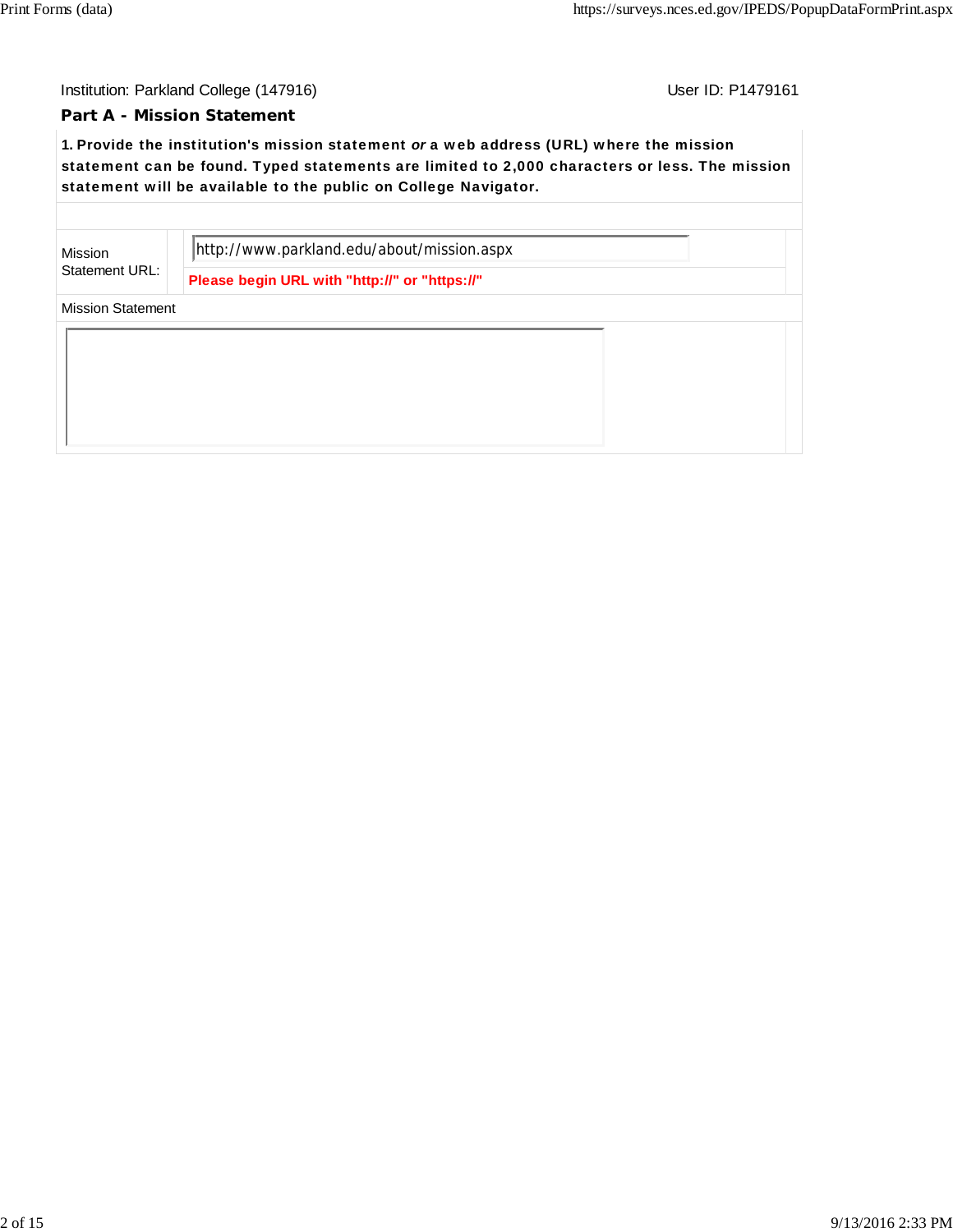**Part B - Services and Programs for Servicemembers and Veterans**

### **1.** Which of the following are available to veterans, military servicemembers, or their families?

|                                                                                                  | Yellow Ribbon Program (officially known as Post-9/11 GI Bill, Yellow Ribbon Program)                      |  |  |  |  |
|--------------------------------------------------------------------------------------------------|-----------------------------------------------------------------------------------------------------------|--|--|--|--|
| ☑                                                                                                | Credit for military training                                                                              |  |  |  |  |
| ☑                                                                                                | Dedicated point of contact for support services for veterans, military servicemembers, and their families |  |  |  |  |
| ☑                                                                                                | Recognized student veteran organization                                                                   |  |  |  |  |
| ☑                                                                                                | Member of Department of Defense Voluntary Educational Partnership Memorandum of Understanding             |  |  |  |  |
|                                                                                                  | None of the above                                                                                         |  |  |  |  |
| Nou may use the space below to provide context for the data veulye reported above. These context |                                                                                                           |  |  |  |  |

 **You may use the space below to** provide context **for the data you've reported above. These context notes will be posted on the College Navigator website, and should be written to be understood by students and parents.**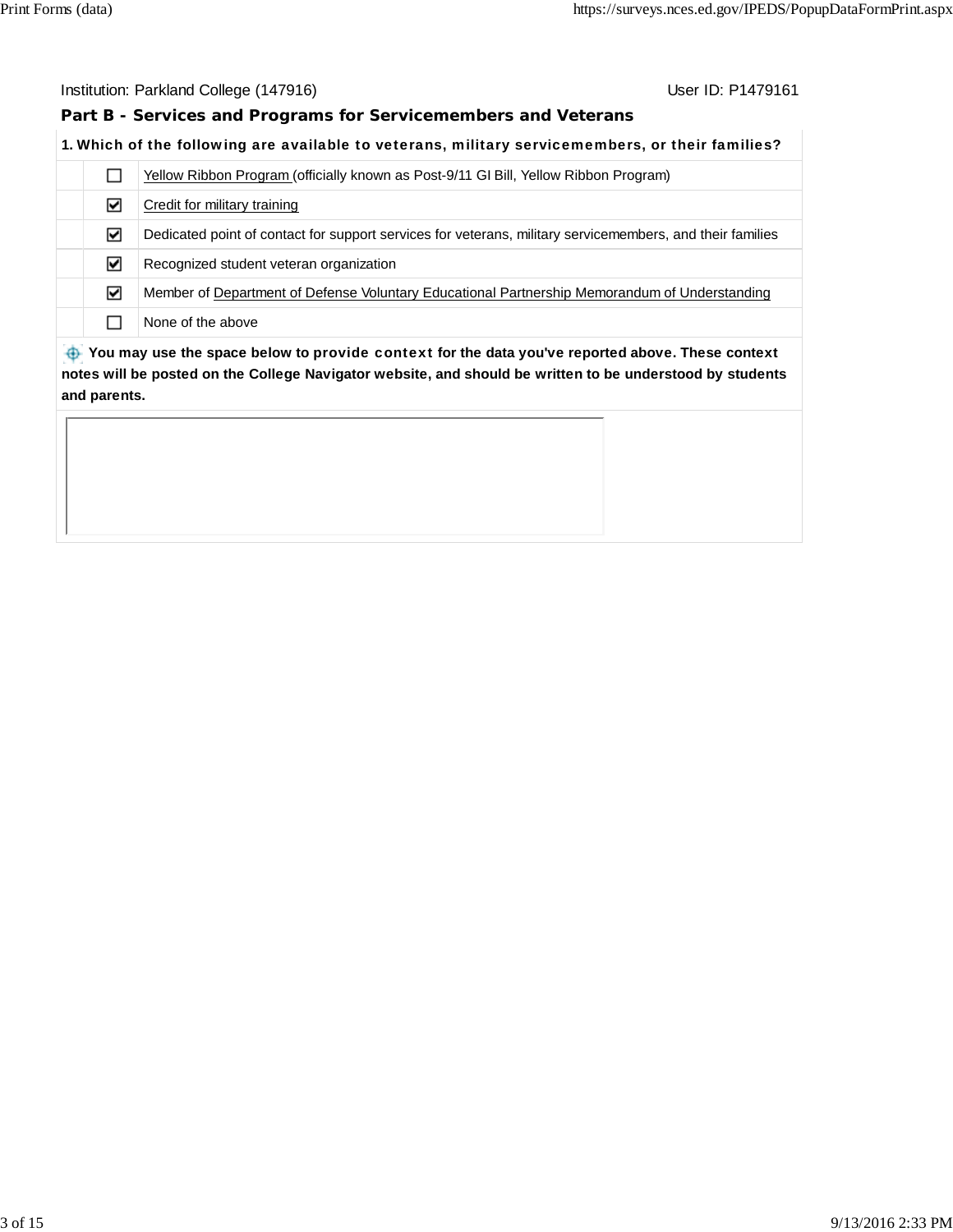|        | Institution: Parkland College (147916)<br>User ID: P1479161 |                                                                                                       |                                                          |   |                                                                                           |   |                                                                                                     |
|--------|-------------------------------------------------------------|-------------------------------------------------------------------------------------------------------|----------------------------------------------------------|---|-------------------------------------------------------------------------------------------|---|-----------------------------------------------------------------------------------------------------|
|        |                                                             |                                                                                                       |                                                          |   | Part C - Student Services - Special Learning Opportunities                                |   |                                                                                                     |
|        |                                                             |                                                                                                       |                                                          |   | 1. Does your institution accept any of the following? [Check all that apply]              |   |                                                                                                     |
|        | ☑                                                           |                                                                                                       | Dual credit (college credit earned while in high school) |   |                                                                                           |   |                                                                                                     |
|        | ☑                                                           |                                                                                                       | Credit for life experiences                              |   |                                                                                           |   |                                                                                                     |
|        | ☑                                                           |                                                                                                       | Advanced placement (AP) credits                          |   |                                                                                           |   |                                                                                                     |
|        | П                                                           |                                                                                                       | None of the above                                        |   |                                                                                           |   |                                                                                                     |
|        |                                                             |                                                                                                       |                                                          |   |                                                                                           |   |                                                                                                     |
| apply] |                                                             |                                                                                                       |                                                          |   |                                                                                           |   | 2. What types of special learning opportunities are offered by your institution? [Check all that    |
|        | ☑                                                           | <b>ROTC</b>                                                                                           |                                                          |   |                                                                                           |   |                                                                                                     |
|        |                                                             | $\blacktriangledown$                                                                                  | Army                                                     | ☑ | Navy                                                                                      | ☑ | Air Force                                                                                           |
|        | ☑                                                           | Study abroad                                                                                          |                                                          |   |                                                                                           |   |                                                                                                     |
|        | П                                                           |                                                                                                       | Weekend/evening college                                  |   |                                                                                           |   |                                                                                                     |
|        |                                                             |                                                                                                       |                                                          |   | Teacher certification (for the elementary, middle school/junior high, or secondary level) |   |                                                                                                     |
|        | □                                                           | Do not include certifications to teach at the postsecondary level.                                    |                                                          |   |                                                                                           |   |                                                                                                     |
|        |                                                             | □                                                                                                     |                                                          |   | Students can complete their preparation in certain areas of specialization                |   |                                                                                                     |
|        |                                                             | □                                                                                                     |                                                          |   |                                                                                           |   | Students must complete their preparation at another institution for certain areas of specialization |
|        |                                                             | This institution is approved by the state for the initial certification or licensure of teachers<br>□ |                                                          |   |                                                                                           |   |                                                                                                     |
|        | $\Box$                                                      | None of the above                                                                                     |                                                          |   |                                                                                           |   |                                                                                                     |
|        |                                                             |                                                                                                       |                                                          |   |                                                                                           |   |                                                                                                     |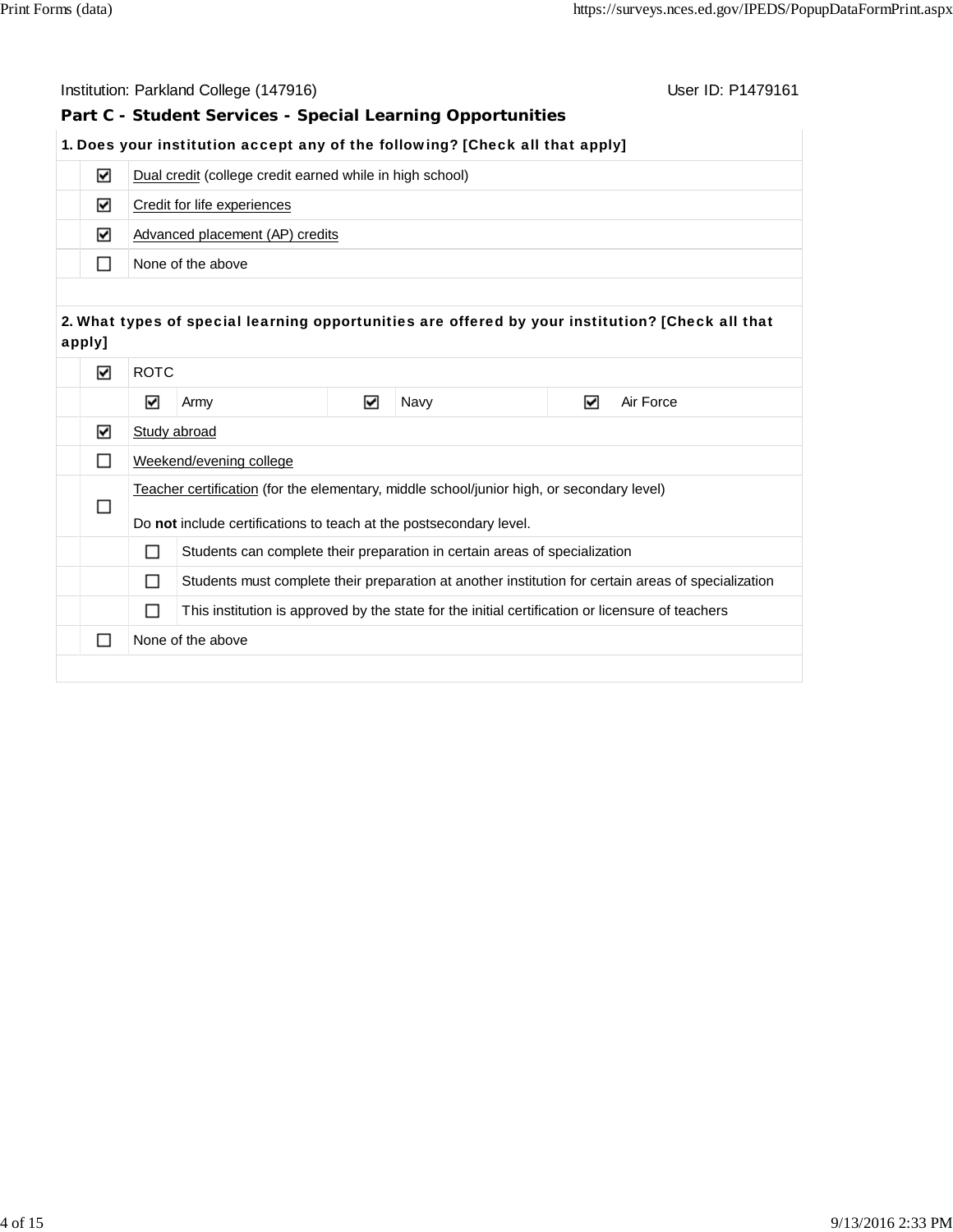Institution: Parkland College (147916) November 2012 12: P1479161

**Part C - Student Services: Other Student Services**

# **4.** Which of the following selected student services are offered by your institution? [Check all that apply]

| ☑ | Remedial services                           |
|---|---------------------------------------------|
| ☑ | Academic/career counseling services         |
| ☑ | Employment services for current students    |
| ☑ | Placement services for program completers   |
| ☑ | On-campus day care for children of students |
|   | None of the above                           |
|   |                                             |

### **5.** Which of the following academic library resource or service does your institution provide? [Check all that apply]

| ☑ | <b>Physical facilities</b>                                            |  |  |  |
|---|-----------------------------------------------------------------------|--|--|--|
| ☑ | An organized collection of printed materials                          |  |  |  |
| ☑ | Access to digital/electronic resources                                |  |  |  |
| ☑ | A staff trained to provide and interpret library materials            |  |  |  |
| ☑ | Established library hours                                             |  |  |  |
| ☑ | Access to library collections that are shared with other institutions |  |  |  |
|   | None of the above                                                     |  |  |  |

## **6.** Indicate whether or not any of the following alternative tuition plans are offered by your institution.

|   | No           |                              |  |  |  |
|---|--------------|------------------------------|--|--|--|
| Θ | Yes          |                              |  |  |  |
|   |              | Tuition guarantee            |  |  |  |
|   | ΙI           | Prepaid tuition plan         |  |  |  |
|   | ☑            | Tuition payment plan         |  |  |  |
|   | $\mathsf{L}$ | Other (specify in box below) |  |  |  |

 **You may use the space below to** provide context **for the** alternative tuition plans **you've reported above. These context notes will be posted on the College Navigator website, and should be written to be understood by students and parents.**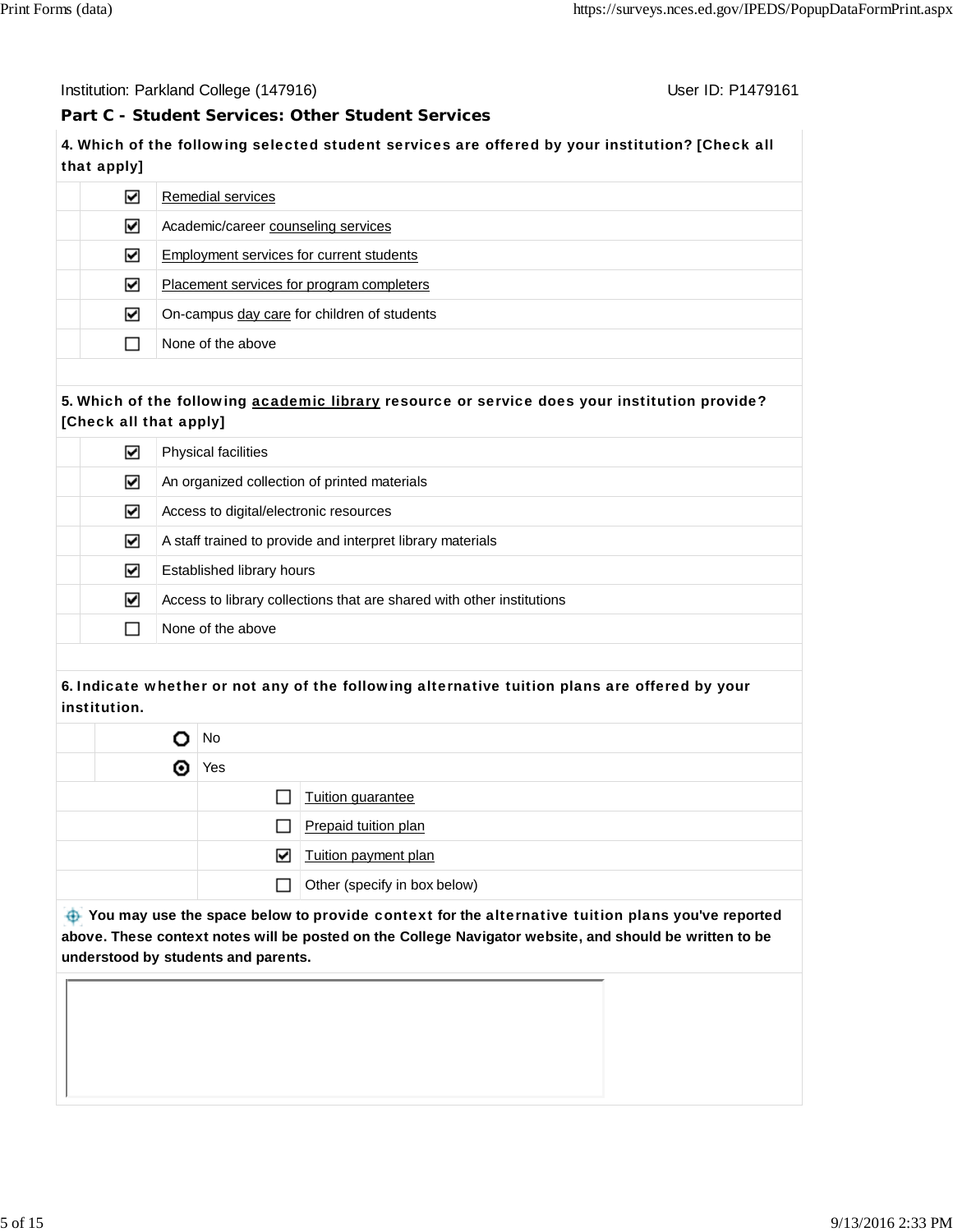| User ID: P1479161<br>Institution: Parkland College (147916) |                                                                                                                            |  |  |  |  |  |  |
|-------------------------------------------------------------|----------------------------------------------------------------------------------------------------------------------------|--|--|--|--|--|--|
|                                                             | Part C - Student Services - Distance Education Opportunities                                                               |  |  |  |  |  |  |
|                                                             | 7. Does your institution offer distance education courses?                                                                 |  |  |  |  |  |  |
| O                                                           | No                                                                                                                         |  |  |  |  |  |  |
| ⊙                                                           | Yes                                                                                                                        |  |  |  |  |  |  |
|                                                             |                                                                                                                            |  |  |  |  |  |  |
|                                                             | 8. Are all the programs at your institution offered exclusively via distance education programs?                           |  |  |  |  |  |  |
| ⊙                                                           | No                                                                                                                         |  |  |  |  |  |  |
| Ω                                                           | Yes                                                                                                                        |  |  |  |  |  |  |
|                                                             |                                                                                                                            |  |  |  |  |  |  |
|                                                             | 9. Please indicate at what level(s) your institution offers distance education opportunities<br>(courses and/or programs). |  |  |  |  |  |  |
| ☑                                                           | Undergraduate                                                                                                              |  |  |  |  |  |  |
| $\Box$                                                      | Graduate                                                                                                                   |  |  |  |  |  |  |
| ΙI                                                          | The institution does not offer distance education opportunities                                                            |  |  |  |  |  |  |
|                                                             |                                                                                                                            |  |  |  |  |  |  |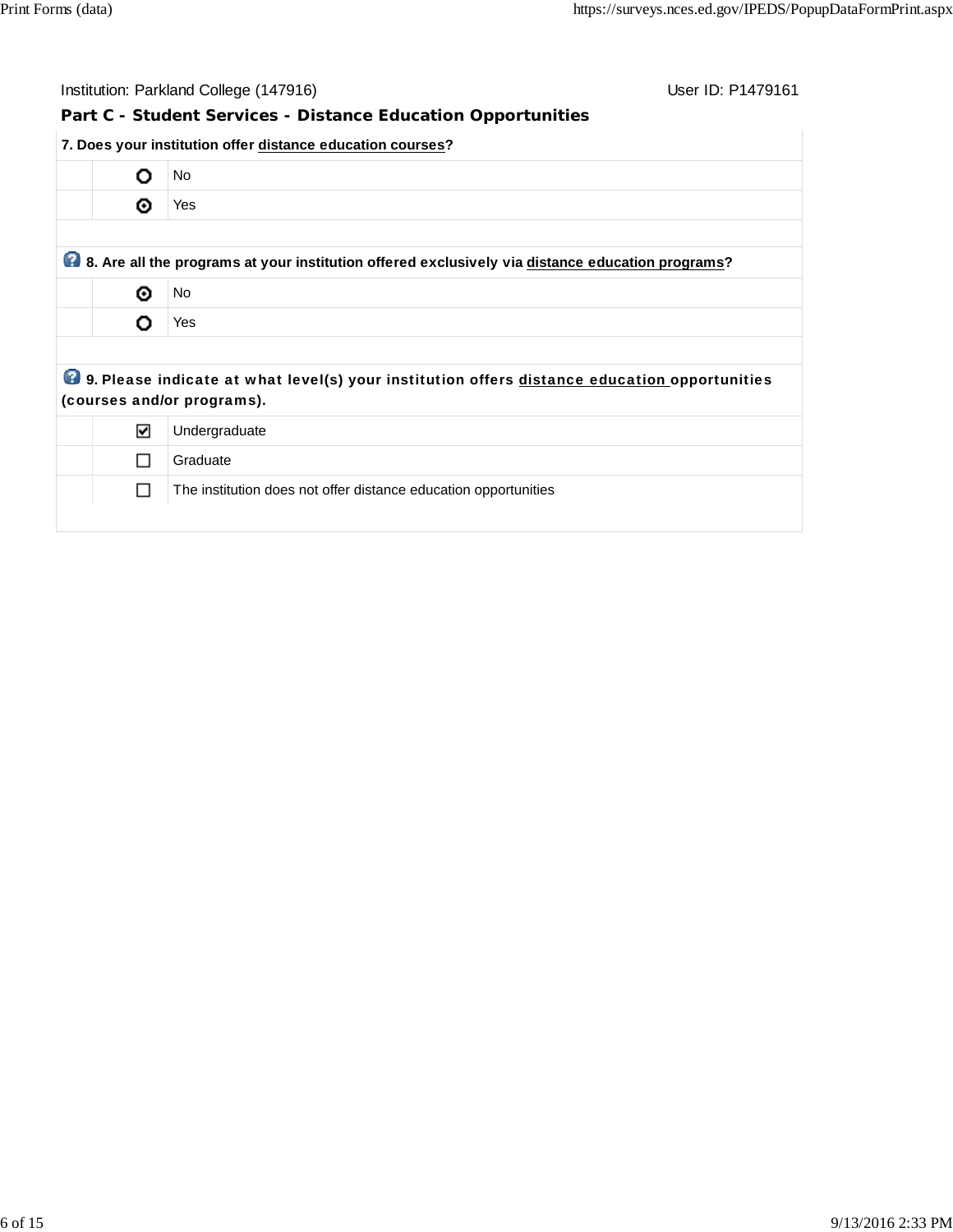### **Part C - Student Services: Disability Service**

**10.** Please indicate the percentage of all undergraduate students enrolled during fall 2015 who were formally registered as students with disabilities with the institution's office of disability services (or the equivalent office).

|   | percent or less<br>ت |      |
|---|----------------------|------|
| ຶ | More than 3 percent: | $\%$ |

 **You may use the space below to** provide context **for the data you've reported above. These context notes will be posted on the College Navigator website, and should be written to be understood by students and parents.**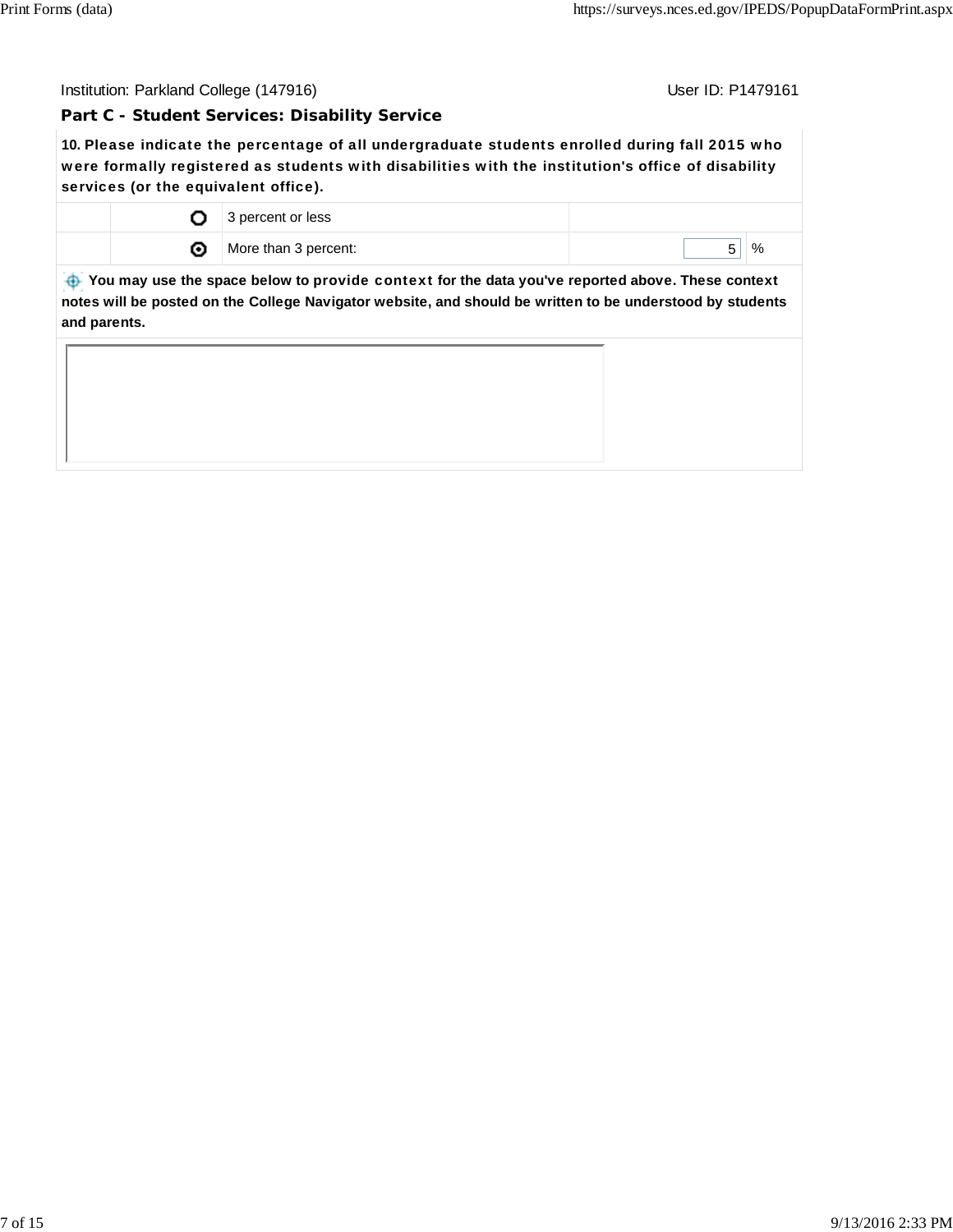#### Institution: Parkland College (147916) November 2012 12: P1479161

### **Part D - Student Charges Questions**

# **1.** Are all full-time, first-time degree/certificate-seeking students required to live on campus or in institutionally-controlled housing?

*If you answer Yes to this question, you will not be asked to report off-campus room and board in the price of attendance (D11).*

*This is only a screening question, and your response does not show up on College Navigator.*

*If you make any exceptions to this rule, and have even one full-time, first-time student living off-campus, please answer No so that this does not cause conflicts with the Student Financial Aid survey. Making changes to the SFA component is very difficult and may lead to inaccurate reporting for your institution.*

⊙ No

O

Yes, and we do not make **ANY** (even one) exceptions to this rule

#### **2.** Does your institution charge different tuition for in-district, in-state, or out-of-state students?

| If you answer Yes to this question, you will be expected to report tuition amounts for in-district, in-state, and |  |
|-------------------------------------------------------------------------------------------------------------------|--|
| out-of-state students.                                                                                            |  |

*Please only select Yes if you really charge different tuition rates, or you will be reporting the same numbers 3 times.*

| J٥           |
|--------------|
| ✓<br>ς<br>ς. |

#### **3.** Does your institution offer institutionally-controlled housing (either on or off campus)?

*If you answer Yes to this question, you will be expected to specify a housing capacity, and to report a room charge or a combined room and board charge (D10).*

◉ No

o

Yes

Specify housing capacity for academic year 2016-17

#### **4.** Do you offer board or meal plans to your students?

*If you answer Yes to this question, you will be expected to report a board charge or combined room and board charge (D10).*

|  | Νo                                                                                         |
|--|--------------------------------------------------------------------------------------------|
|  | Yes - Enter the number of meals per week in the maximum meal plan available                |
|  |                                                                                            |
|  | Yes - Number of meals per week can vary (e.g., students' charge meals against a meal card) |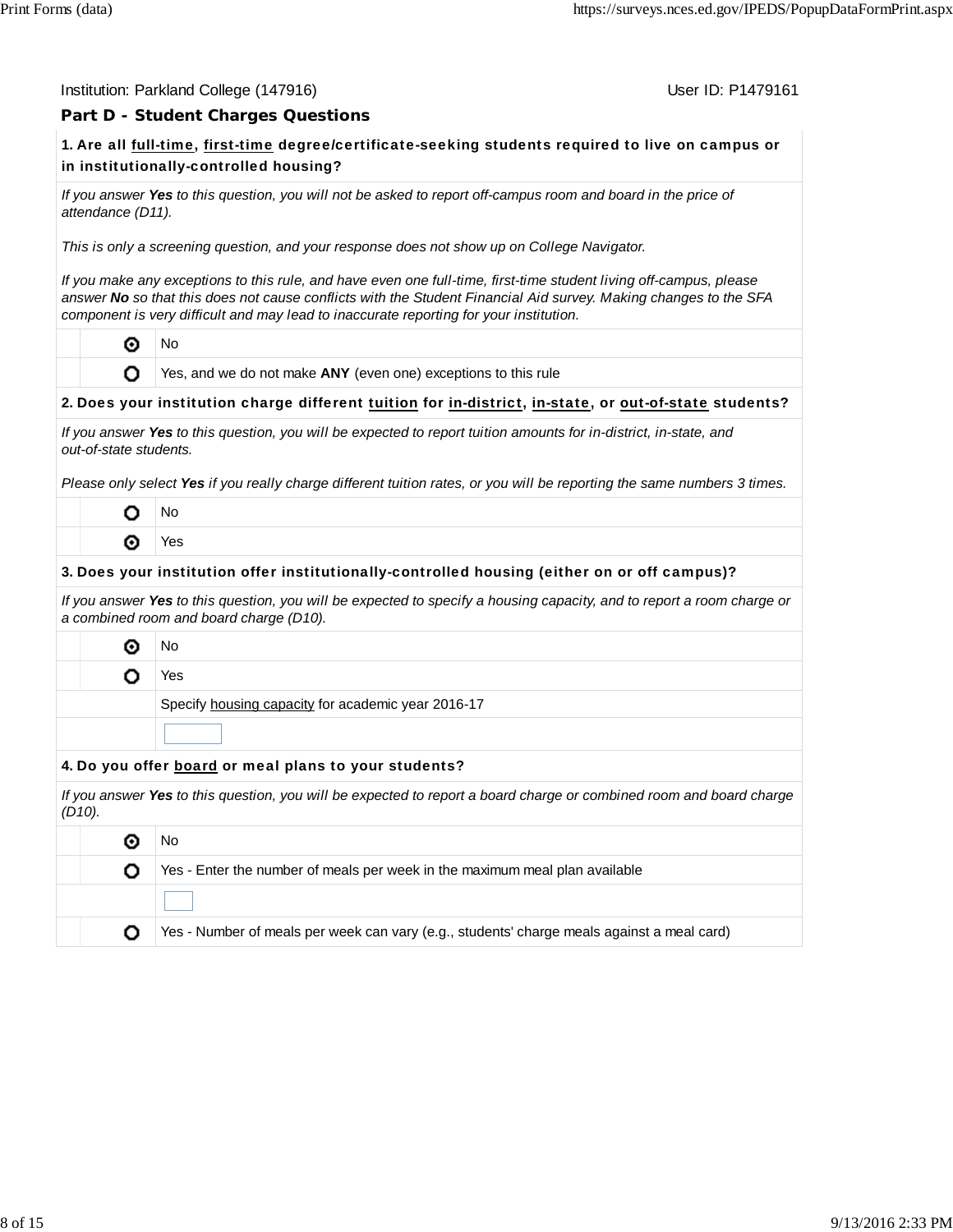| User ID: P1479161<br>Institution: Parkland College (147916)                                                                        |   |                    |                   |  |          |                                   |   |              |                   |  |
|------------------------------------------------------------------------------------------------------------------------------------|---|--------------------|-------------------|--|----------|-----------------------------------|---|--------------|-------------------|--|
| Part D - Undergraduate Student Charges                                                                                             |   |                    |                   |  |          |                                   |   |              |                   |  |
| If the institution charges an application fee, indicate the amount.                                                                |   |                    |                   |  |          |                                   |   |              |                   |  |
|                                                                                                                                    |   |                    |                   |  |          | <b>2</b> Amount                   |   |              | <b>Prior year</b> |  |
| Undergraduate application fee                                                                                                      |   |                    |                   |  |          |                                   | 0 |              | $\bf{0}$          |  |
|                                                                                                                                    |   |                    |                   |  |          |                                   |   |              |                   |  |
| 5. Charges to full-time undergraduate students for the full academic year 2016-17                                                  |   |                    |                   |  |          |                                   |   |              |                   |  |
| Please be sure to report an average tuition that includes all students at all levels (freshman, sophomore, etc.).                  |   |                    |                   |  |          |                                   |   |              |                   |  |
|                                                                                                                                    |   |                    |                   |  |          |                                   |   |              |                   |  |
|                                                                                                                                    |   | <b>In-district</b> | <b>Prior year</b> |  | In-state | <b>Prior year</b><br>Out-of-state |   |              | <b>Prior year</b> |  |
| All full-time undergraduate students                                                                                               |   |                    |                   |  |          |                                   |   |              |                   |  |
| Average tuition                                                                                                                    |   | 4,095              | 3,480             |  | 10,485   | 9,090                             |   | 15,255       | 13,890            |  |
| <b>Required fees</b>                                                                                                               | ⊕ | 615                | 465               |  | 615      | 465                               | ⊕ | 615          | 465               |  |
| 6. Per credit hour charge for part-time undergraduate students                                                                     |   |                    |                   |  |          |                                   |   |              |                   |  |
| Please be sure to report an average per credit tuition that includes all students at all levels (freshman, sophomore,<br>$etc.$ ). |   |                    |                   |  |          |                                   |   |              |                   |  |
|                                                                                                                                    |   |                    |                   |  |          |                                   |   |              |                   |  |
|                                                                                                                                    |   | In-district        | <b>Prior year</b> |  | In-state | Prior year                        |   | Out-of-state | <b>Prior year</b> |  |
| Per credit hour charge                                                                                                             |   | 137                | 116               |  | 350      | 303                               |   | 509          | 463               |  |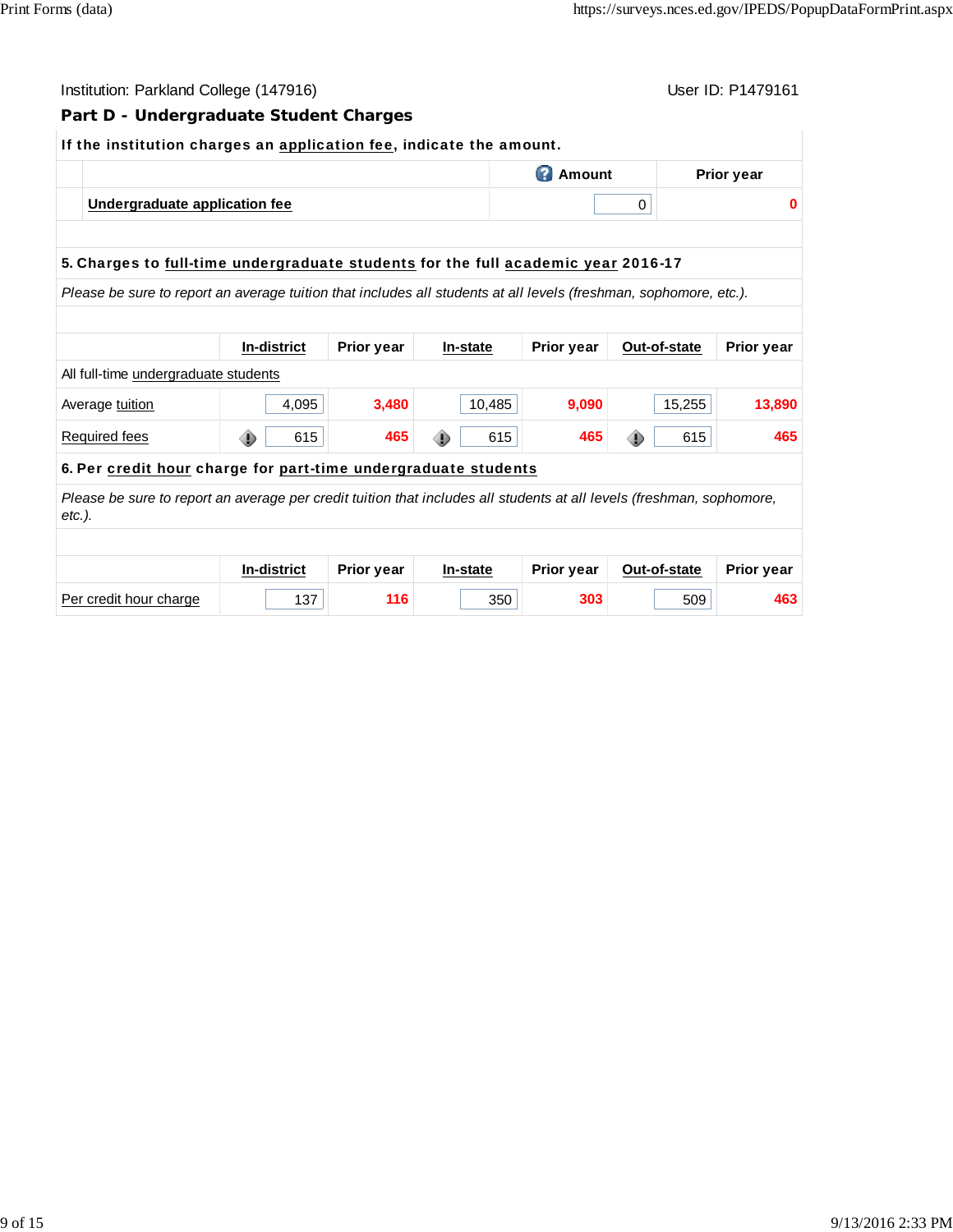# Institution: Parkland College (147916) November 2012 12: P1479161 **Part D - Student Charges - Price of Attendance 11. Cost of attendance for full-time, first-time undergraduate students:** *Please enter the amounts requested below. These data will be made available to the public on College Navigator. If your institution participates in any Title IV programs (Pell, Stafford, etc.), you must complete all information. Estimates of expenses for books and supplies, room and board, and other expenses are those from the Cost of Attendance report used by the financial aid office in determining financial need. Please talk to your financial aid office to get these numbers, to ensure that you are reporting correctly.* If the **2016-17 tuition and/or fees as reported on this page** for *full-time, first-time students* are covered by a tuition guarantee program, check the applicable box(es) under 'Tuition Guarantee'. Additionally, please indicate the maximum % increase that is guaranteed. *These numbers are expected to be fairly small. Please contact the Help Desk if you are confused about these values and how to report them.* **Charges for full academic year 2013-14 2014-15 2015-16 2016-17 Tuition Guarantee** *(check only if applicable* **Guaranteed Published tuition and required fees:** *to entering students in* **increase %** *2016-17)* In-district  $\Box$ Tuition **3,270 3,480 3,480** 4,095 Required fees **255 465 465 615**  $\Box$ Tuition + fees total **3,525 3,945 3,945** 4,710 In-state Tuition **8,550 9,090 9,090** 10,485  $\Box$ Required fees **255 465 465 615**  $\Box$ Tuition + fees total **8,805 9,555 9,555** 11,100 Out-of-state Tuition **13,050 13,890 13,890** 15,255  $\Box$ Required fees **255 465 465 615**  $\Box$ Tuition + fees total **13,305 14,355 14,355** 15,870 Books and supplies **1,500 1,200 1,200** 1,200 **Off-campus (not with family):** Room and board **5,000 5,500 5,500** 5,500 Other expenses **3,000 3,300 3,300** 3,300 Room and board and other expenses **8,000 8,800 8,800** 8,800 **Off-campus (with family):** Other expenses **3,000 3,300 3,300** 3,300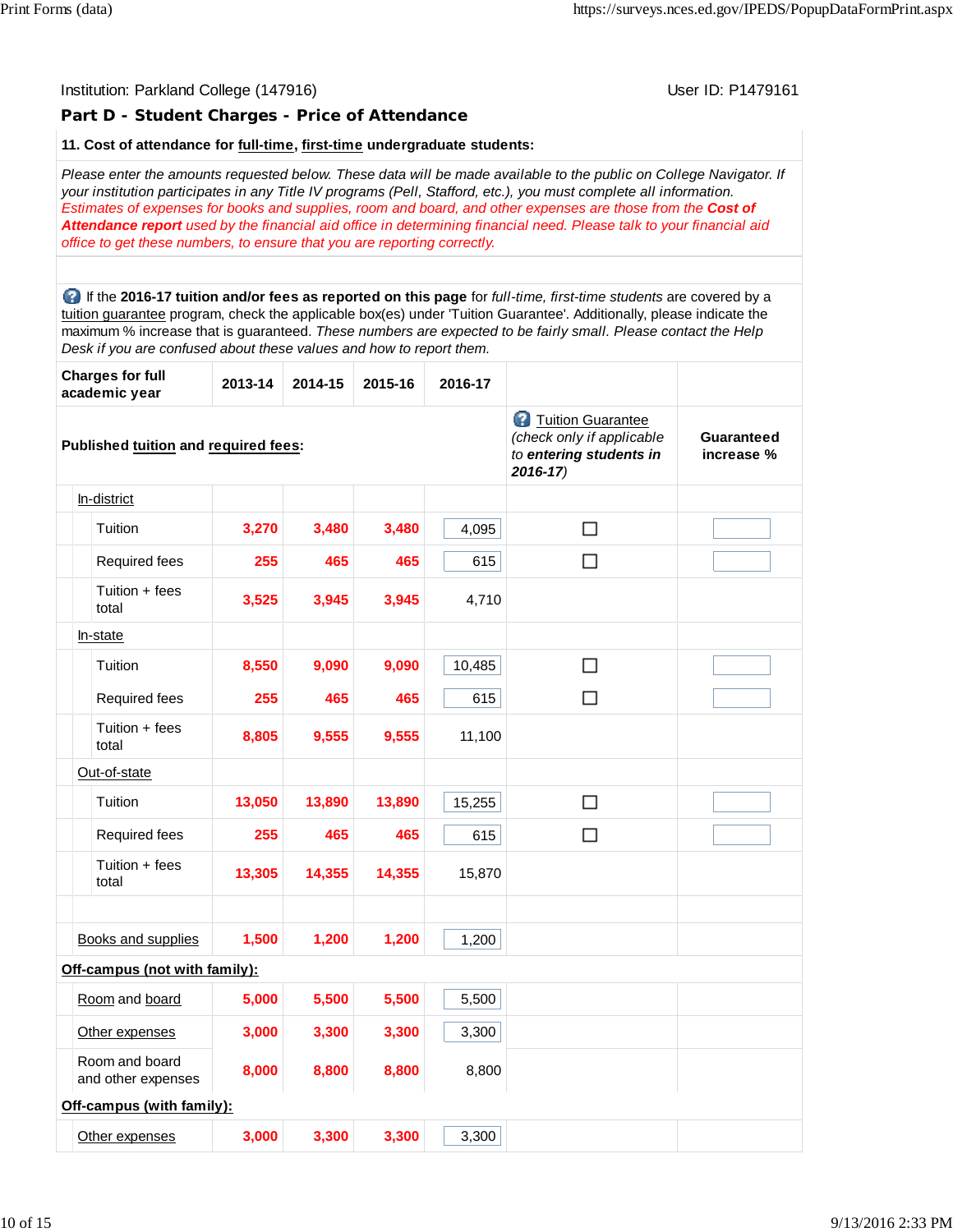**You may use the space below to** provide context **for the data you've reported above. These context notes will be posted on the College Navigator website, and should be written to be understood by students and parents.**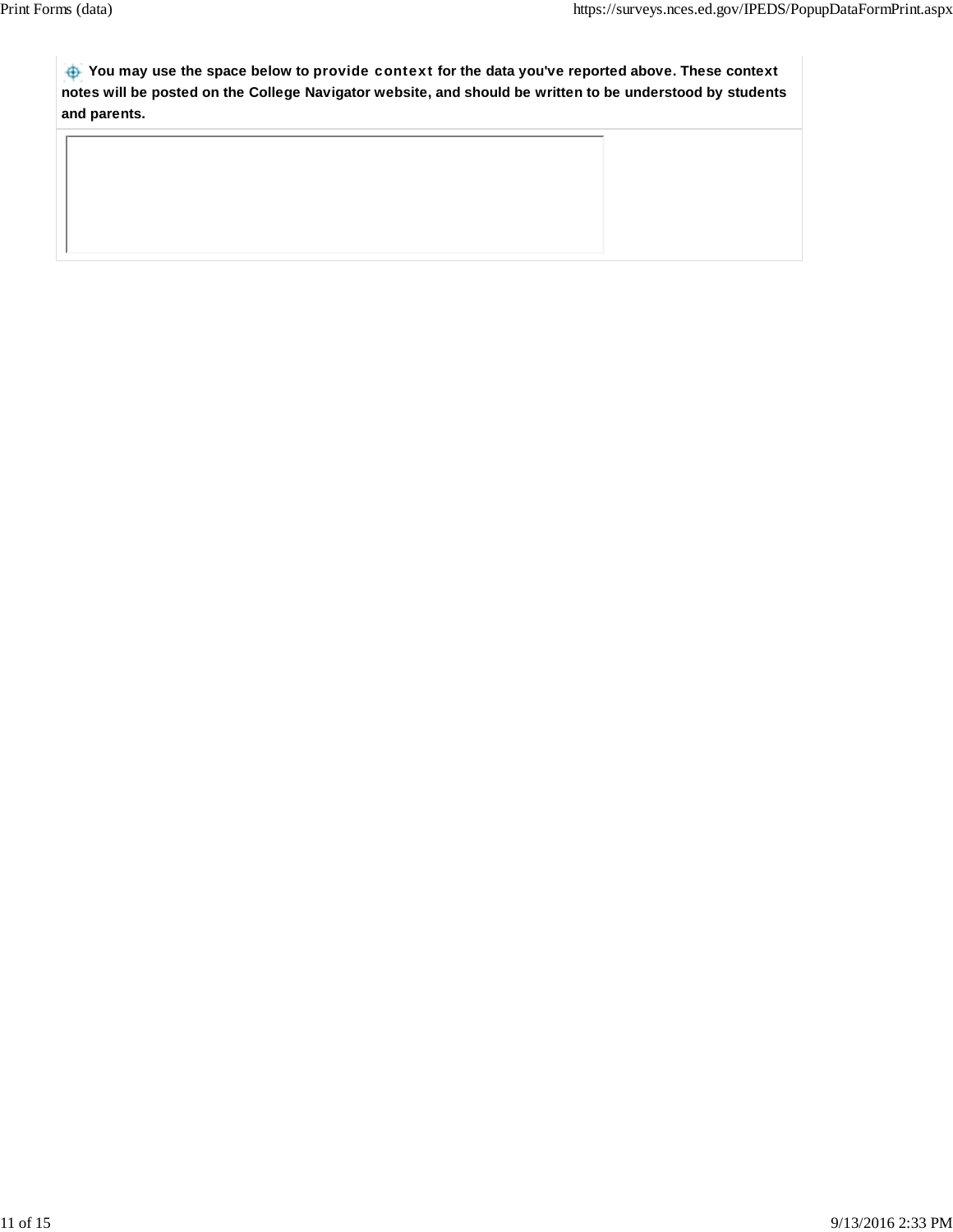### Institution: Parkland College (147916) **Institution: Parkland College (147916**)

### **Part E - Athletic Association**

# **1.** Is this institution a member of a national athletic association?

|   | No. |                                                          |  |  |  |
|---|-----|----------------------------------------------------------|--|--|--|
| ◉ |     | Yes - Check all that apply                               |  |  |  |
|   |     | National Collegiate Athletic Association (NCAA)          |  |  |  |
|   |     | National Association of Intercollegiate Athletics (NAIA) |  |  |  |
|   | ⊻   | National Junior College Athletic Association (NJCAA)     |  |  |  |
|   |     | United States Collegiate Athletic Association (USCAA)    |  |  |  |
|   |     | National Christian College Athletic Association (NCCAA)  |  |  |  |
|   |     | Other                                                    |  |  |  |

# **2.** If this institution is a member of the NCAA or NAIA, specify the conference FOR EACH SPORT using the pull down menu.

| <b>Sport</b>               | <b>NCAA or NAIA member</b> |     |   | <b>Conference</b>  |            |  |
|----------------------------|----------------------------|-----|---|--------------------|------------|--|
| Football                   | ⊙                          | No  |   | Yes-Specify        | Select One |  |
| Basketball                 | ⊙                          | No  | O | <b>Yes-Specify</b> | Select One |  |
| Baseball                   | ⊙                          | No  | O | Yes-Specify        | Select One |  |
| Cross country and/or track | $\bullet$                  | No. | O | Yes-Specify        | Select One |  |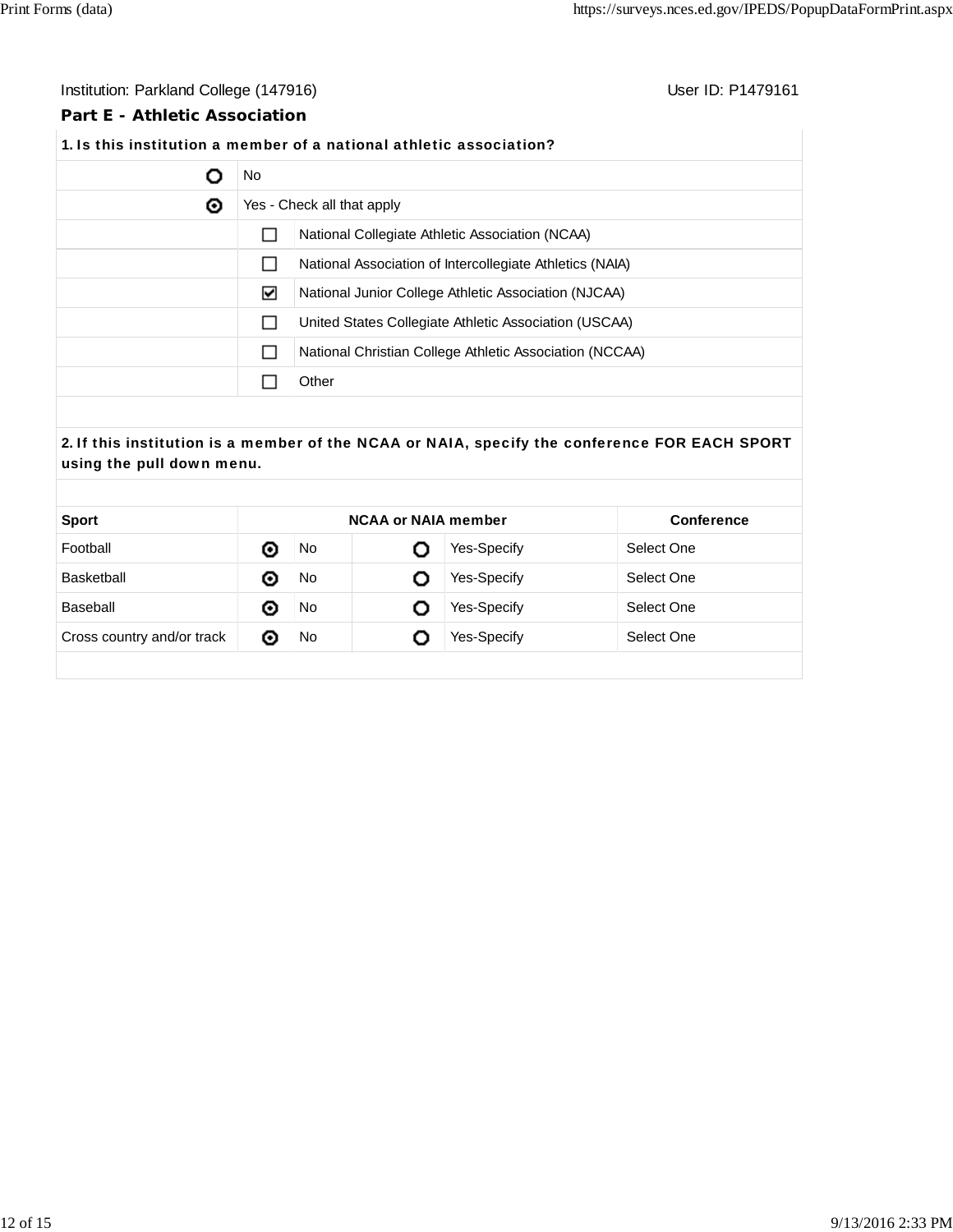# **Prepared by**

|                                 | This survey component was prepared by:                                                                                                                                                                                                                                                                                                                                |   |                          |   |                   |
|---------------------------------|-----------------------------------------------------------------------------------------------------------------------------------------------------------------------------------------------------------------------------------------------------------------------------------------------------------------------------------------------------------------------|---|--------------------------|---|-------------------|
| ⊙                               | Keyholder                                                                                                                                                                                                                                                                                                                                                             | Ω | <b>SFA Contact</b>       |   | <b>HR Contact</b> |
| O                               | <b>Finance Contact</b>                                                                                                                                                                                                                                                                                                                                                | Ο | Academic Library Contact | റ | Other             |
| Name:                           | <b>Brian Counter</b>                                                                                                                                                                                                                                                                                                                                                  |   |                          |   |                   |
| Email:<br>bcounter@parkland.edu |                                                                                                                                                                                                                                                                                                                                                                       |   |                          |   |                   |
|                                 |                                                                                                                                                                                                                                                                                                                                                                       |   |                          |   |                   |
| component?                      | How long did it take to prepare this survey                                                                                                                                                                                                                                                                                                                           | 4 | hours                    |   | minutes           |
|                                 | The name of the preparer is being collected so that we can follow up with the appropriate person in the event that there<br>are questions concerning the data. The Keyholder will be copied on all email correspondence to other preparers.                                                                                                                           |   |                          |   |                   |
| System.                         | The time it took to prepare this component is being collected so that we can continue to improve our estimate of the<br>reporting burden associated with IPEDS. Please include in your estimate the time it took for you to review instructions,<br>query and search data sources, complete and review the component, and submit the data through the Data Collection |   |                          |   |                   |
|                                 | Thank you for your assistance.                                                                                                                                                                                                                                                                                                                                        |   |                          |   |                   |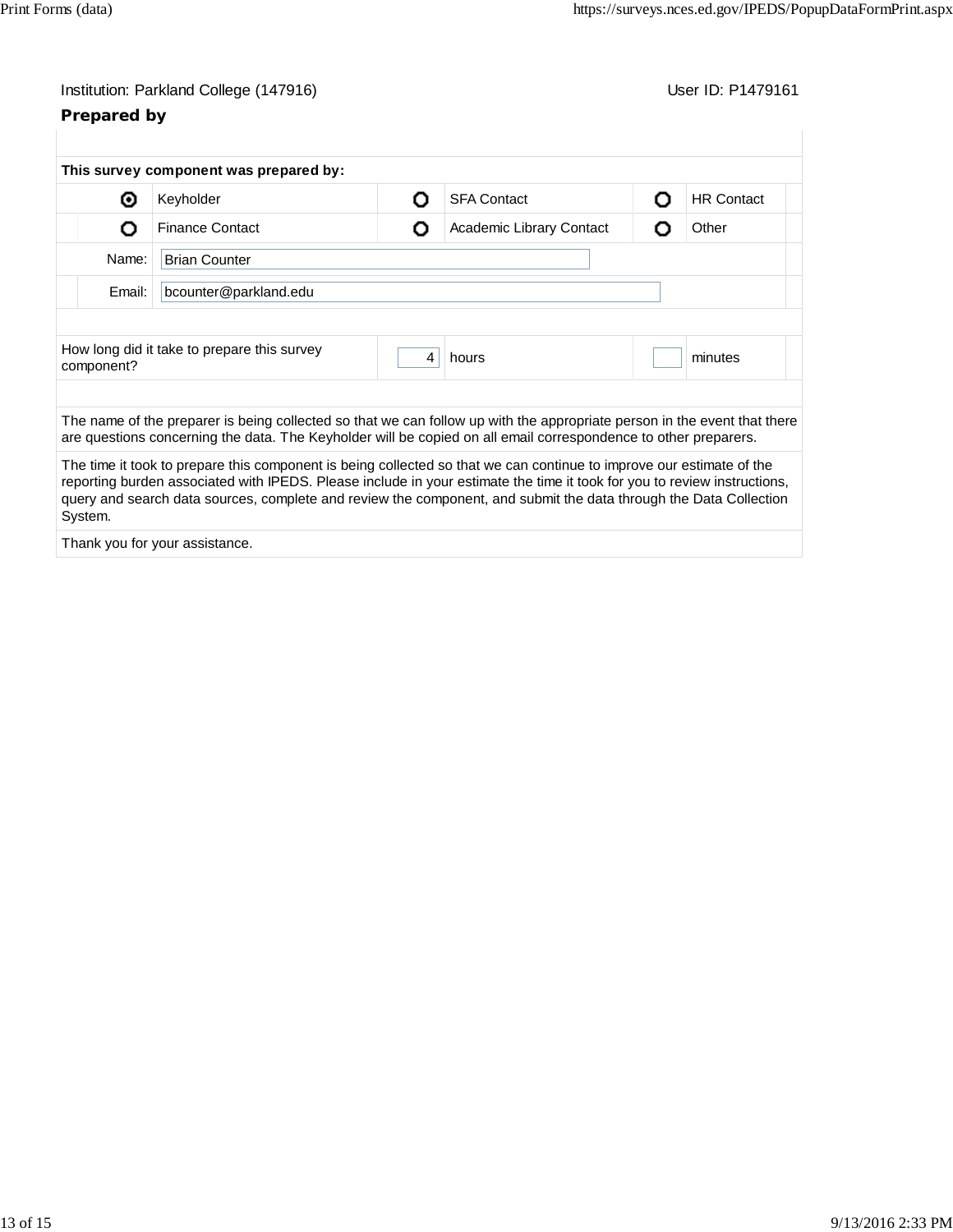Institution: Parkland College (147916) **Distribution: Parkland College (1479161** College College College College College College College College College College College College College College College College College Colle

## **Summary**

# **Institutional Characteristics Component Summary Academic Year Reporters**

IPEDS collects important information regarding your institution. All data reported in IPEDS survey components become available in the IPEDS Data Center and appear as aggregated data in various Department of Education reports. Additionally, some of the reported data appears specifically for your institution through the College Navigator website and is included in your institution's Data Feedback Report (DFR). The purpose of this summary is to provide you an opportunity to view some of the data that, when accepted through the IPEDS quality control process, will appear on the College Navigator website and/or your DFR. College Navigator is updated approximately three months after the data collection period closes and Data Feedback Reports will be available through the Data Center and sent to your institution's CEO in November 2016.

Please review your data for accuracy. If you have questions about the data displayed below after reviewing the data reported on the survey screens, please contact the IPEDS Help Desk at: 1-877-225-2568 or ipedshelp@rti.org.

| <b>GENERAL INFORMATION</b>                                                                        |                                                                                                                                                                                                  |  |  |  |
|---------------------------------------------------------------------------------------------------|--------------------------------------------------------------------------------------------------------------------------------------------------------------------------------------------------|--|--|--|
| <b>Mission Statement</b>                                                                          | http://www.parkland.edu/about/mission.aspx                                                                                                                                                       |  |  |  |
| Does your institution offer distance education courses?                                           | Yes                                                                                                                                                                                              |  |  |  |
| Are all the programs at your institution offered exclusively<br>via distance education programs?  | <b>No</b>                                                                                                                                                                                        |  |  |  |
| Special Learning Opportunities                                                                    | ROTC (Army<br>Navy<br>Air Force)<br>Study abroad                                                                                                                                                 |  |  |  |
| <b>Student Services</b>                                                                           | Remedial services<br>Academic/career counseling services<br>Employment services for current students<br>Placement services for program completers<br>On-campus day care for children of students |  |  |  |
| Credit Accepted                                                                                   | Dual credit (college credit earned while in high school)<br>Credit for life experiences<br>Advanced placement (AP) credits                                                                       |  |  |  |
| Undergraduate students enrolled who are formally<br>registered with office of disability services | 5%                                                                                                                                                                                               |  |  |  |

| <b>PRICING INFORMATION</b> |                                                                         |          |          |          |          |  |
|----------------------------|-------------------------------------------------------------------------|----------|----------|----------|----------|--|
|                            | Estimated expenses for academic year for full-time, first-time students | 2013-14  | 2014-15  | 2015-16  | 2016-17  |  |
|                            | In-district tuition and fees                                            | \$3,525  | \$3,945  | \$3,945  | \$4,710  |  |
|                            | In-state tuition and fees                                               | \$8,805  | \$9,555  | \$9,555  | \$11,100 |  |
|                            | Out-of-state tuition and fees                                           | \$13,305 | \$14,355 | \$14,355 | \$15,870 |  |
|                            | Books and supplies                                                      | \$1,500  | \$1,200  | \$1,200  | \$1,200  |  |
|                            | Off-campus room and board                                               | \$5,000  | \$5,500  | \$5,500  | \$5,500  |  |
|                            | Off-campus other expenses                                               | \$3,000  | \$3,300  | \$3,300  | \$3,300  |  |
|                            | Off-campus with family other expenses                                   | \$3,000  | \$3,300  | \$3,300  | \$3,300  |  |